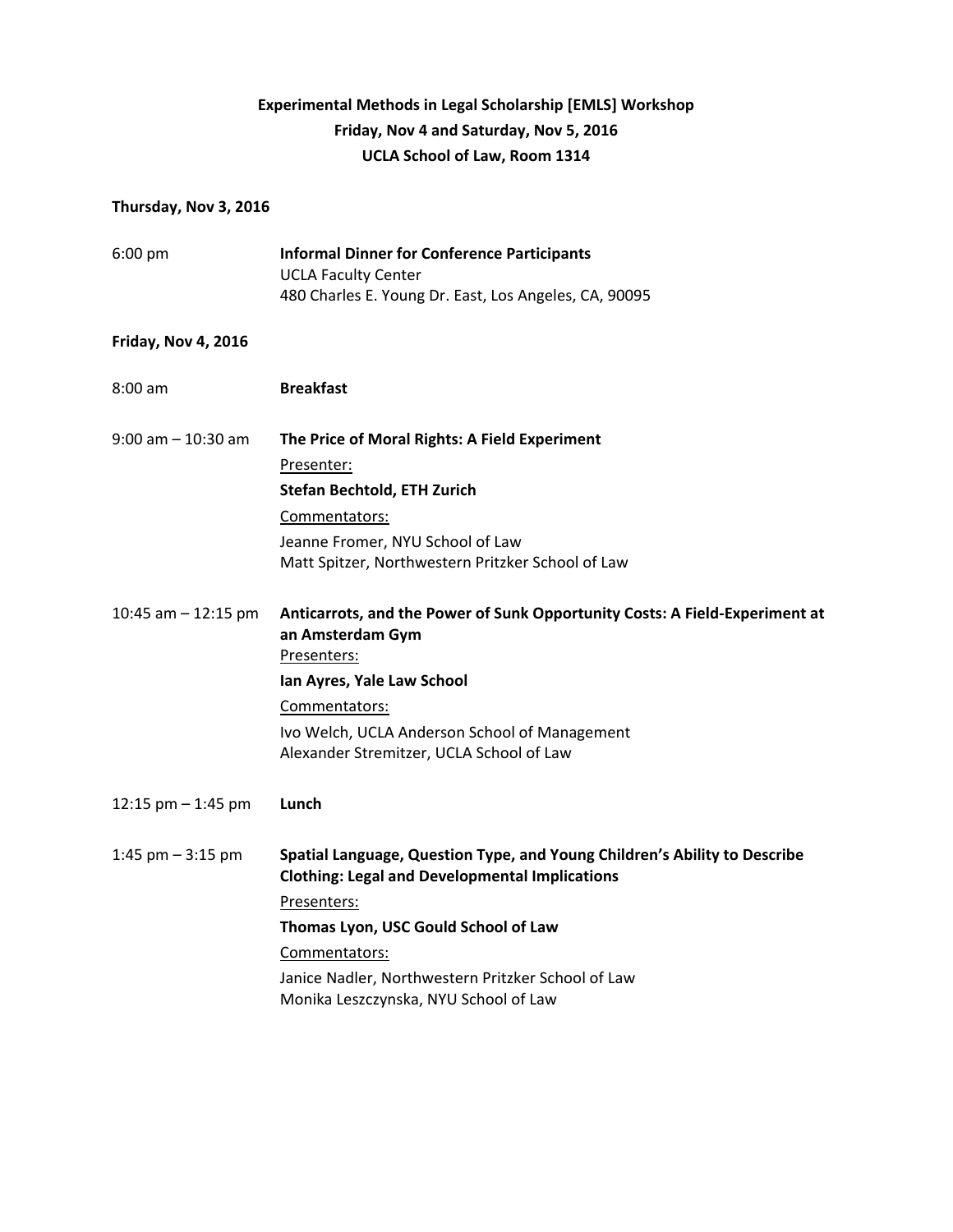| $3:30 \text{ pm} - 5:00 \text{ pm}$ | Psychological Constructions of Criminality: How Law and Legal Understandings<br>of Law Diverge                                      |
|-------------------------------------|-------------------------------------------------------------------------------------------------------------------------------------|
|                                     | Presenters:                                                                                                                         |
|                                     | Avani Mehta Sood, UC Berkeley School of Law                                                                                         |
|                                     | Commentators:                                                                                                                       |
|                                     | Jennifer Arlen, NYU School of Law                                                                                                   |
|                                     | Christopher Griffin, Harvard Law School                                                                                             |
| 5:15 pm - 6:45 pm                   | The Costs of Unenforced Laws: A Field Experiment.                                                                                   |
|                                     | Presenters:                                                                                                                         |
|                                     | Stephan Tontrup, NYU School of Law                                                                                                  |
|                                     | Commentators:                                                                                                                       |
|                                     | Chris Buccafusco, Benjamin N. Cardozo School of Law                                                                                 |
|                                     | Dorothee Mischkowski, University of Goettingen                                                                                      |
| $7:15$ pm                           | <b>Conference Dinner</b>                                                                                                            |
|                                     | Tanino Ristorante, 1043 Westwood Blvd.                                                                                              |
|                                     | Los Angeles, CA 90024                                                                                                               |
| Saturday, Nov 6, 2016               |                                                                                                                                     |
|                                     |                                                                                                                                     |
| $8:00$ am                           | <b>Breakfast</b>                                                                                                                    |
| $9:00$ am $-10:15$ am               | <b>Keynote Addresses: The Field-Experiment Challenge</b>                                                                            |
|                                     | Ian Ayres, Yale Law School                                                                                                          |
| 10:30 am $-$ 12:00 pm               | <b>The Adversarial Mindset</b>                                                                                                      |
|                                     | Presenter:                                                                                                                          |
|                                     | Dan Simon, USC Gould School of Law, Department of Psychology                                                                        |
|                                     | Commentators:                                                                                                                       |
|                                     | Emily Murphy, UCLA School of Law                                                                                                    |
|                                     | Russell Korobkin, UCLA School of Law                                                                                                |
| 12:00 pm - 1:15 pm                  | Lunch                                                                                                                               |
| 1:45 pm $-$ 3:15 pm                 | Justice is Less Blind, and Less Legalistic, Than We Thought: Evidence from an<br><b>Experiment with Real Judges.</b><br>Presenters: |
|                                     | Holger Spamann, Harvard Law School                                                                                                  |
|                                     | Commentators:                                                                                                                       |
|                                     | Kathryn Zeiler, Boston University School of Law                                                                                     |